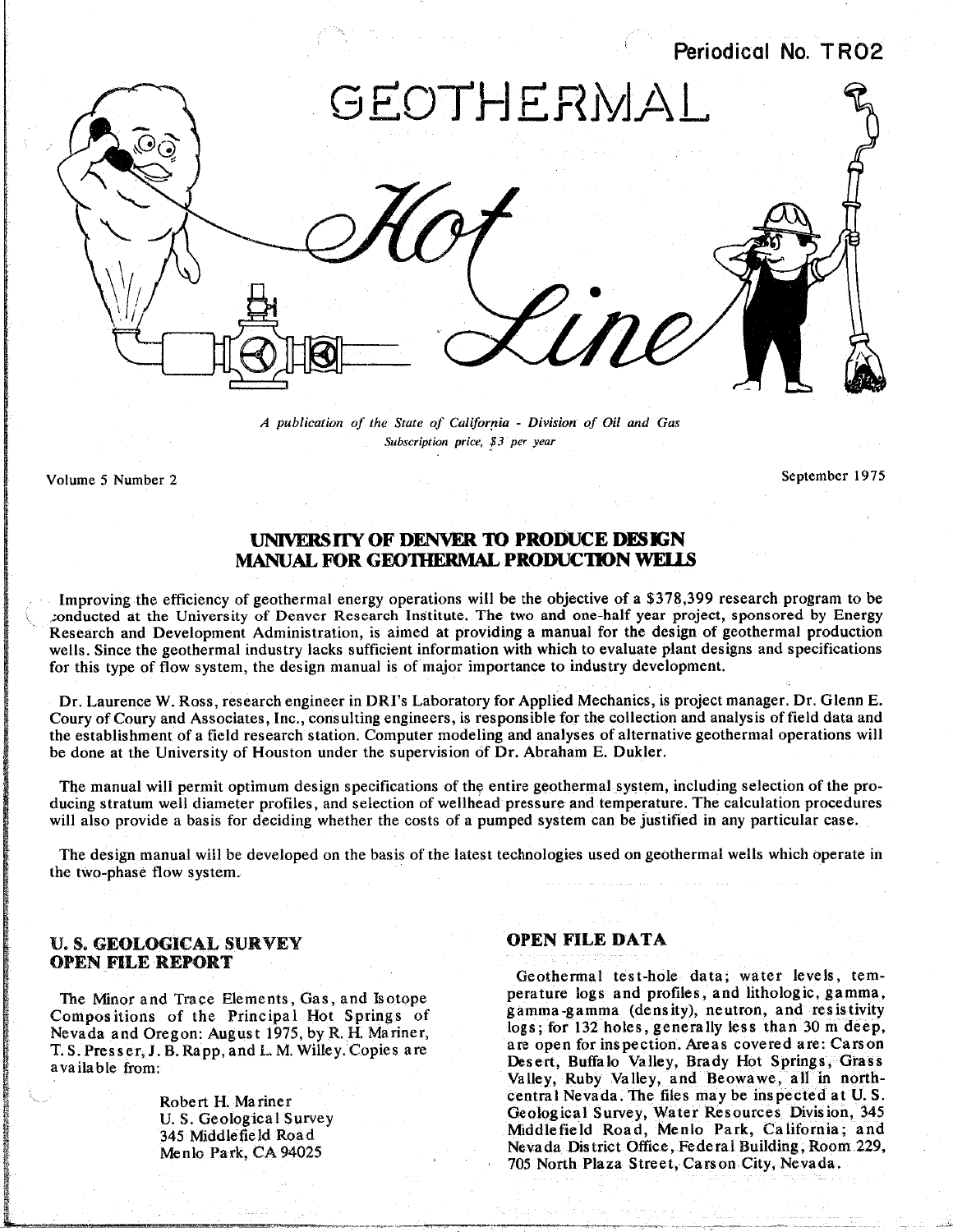## **RAFT RIVER PROJECT**

Two deep geothermal wells have recently been completed in the Raft River Valley of Southern Idaho. As part of the Energy Research and Development Administration's Geothermal Program at the Idaho National Engineering Laboratory, the wells are delivering water approximating the temperature previously predicted by geochemistry ( $145^{\circ}$ C). The following table briefly describes the two wells.

|                                                                                                  |            | <b>RRGE No. 1</b>          |            | <b>RRGE No. 2</b>   |  |
|--------------------------------------------------------------------------------------------------|------------|----------------------------|------------|---------------------|--|
| <b>Total Depth</b>                                                                               | $1,520$ m  |                            | $-1.825$ m |                     |  |
| Peak Downhole<br>Temperature                                                                     |            | $146^{\circ}$ C            |            | $147^{\circ}$ C     |  |
| <b>Production Zones</b>                                                                          |            | 1,130 to 1,370 m           |            | 1,300 to 1,585 m    |  |
| Depth of Production<br>Casing                                                                    |            |                            |            |                     |  |
| $(13-3)$ <sub>s</sub> in, casing)<br>Peak Flow - No Back<br>Pressure (Measured<br>with subcooled |            | $1,134$ m                  |            | 1.290 m             |  |
| water head)                                                                                      |            | 38 m/sec                   |            | $\sim$ 50 m/sec $-$ |  |
| <b>Shut-in Pressure</b>                                                                          | Hot        | Cold                       | Hot        | Cold                |  |
|                                                                                                  | m11<br>atm | $\sim$ 3 atm $\sim$ 10 atm |            | $\sqrt{3}$ atm      |  |

Neither well has been flowed for long periods because of the limited reserve pit capacity. The two wells are 1,220 meters apart and the 30 centimeter pipeline is now being installed between them. Pumps will be used for reinjection-disposal capability so that long term testing of first one well and then the other well can be conducted. Dissolved solids to date have been less than 2000 ppm.

Along with the Idaho National Engineering Laboratory, the Project has involved the cooperation of the Energy Research and Development Administration's Nevada Test Site, the U.S. Geological Survey, the State of Idaho, the Raft River Rural Electrical Cooperative, the Northwest Public Power Association, and several universities.

The goal is to develop economical methods of using medium temperature geothermal resources both for producing electricity and for the direct utilization of geothermal energy.

## **KGRA'S IN THE WESTERN UNITED STATES**

| Alaska  |                        | and the company |              |
|---------|------------------------|-----------------|--------------|
|         |                        | Number of acres |              |
|         | 1. Geyser Spring Basin | $-20,960$       |              |
|         | 2. Okmok Caldera       |                 | 44,800       |
|         | 3. Pilgrim Springs     |                 | 22,400       |
|         |                        | 88,160          |              |
| Arizona |                        |                 |              |
|         |                        |                 |              |
|         | 1. Clifton             |                 | 780          |
|         | 2. Gillard Hot Springs |                 | <u>2,460</u> |
|         |                        |                 | 3,240        |
|         |                        |                 |              |

| California |                                 |               |
|------------|---------------------------------|---------------|
| 1.         | Bodie                           | 640           |
| 2.         |                                 | 28,885        |
|            | <b>Brawley</b>                  |               |
| 3.         | Coso Hot Springs                | 51,760        |
| 4.         | Dunes                           | 7,680         |
| 5.         | East Mesa                       | 38,365        |
| 6.         | Ford Dry Lake                   | 7,687         |
| 7.1        | The Geysers - Calistoga         | 374,910       |
| 8.         | Glamis                          | 25,505        |
| 9.         | Glass Mountain                  | 33,287        |
| 10.        | Heber                           | 58,568        |
| 11.        | Knoxville                       | 14,702        |
|            | 12. Lake City - Surprise Valley | 72,446        |
| 13.        |                                 |               |
|            | Lassen                          | 78,641        |
| 14.        | Little Horse Mountain           | 1,196         |
| 15.        | Love Lady Ridge                 | 6,879         |
| 16.        | Mono-Long Valley                | 460,256       |
| 17.        | Salton Sea                      | 95,824        |
| 18.        | Sespe Hot Springs               | 7,034         |
| 19.        | Wendel-Amedee                   | 17,292        |
| 20.        | <b>Witter Springs</b>           | 18,152        |
|            |                                 | 1,399,709     |
|            |                                 |               |
| Colorado   |                                 |               |
|            |                                 |               |
| 1.         | Alamosa County                  | 6,761         |
| 2.         | Mineral Hot Springs             | 5,765         |
|            |                                 |               |
| 3.         | Poncha                          | 3,200         |
| 4.         | Valley View Hot Springs         | 5,099         |
|            |                                 | 20,825        |
|            |                                 |               |
| Idaho      |                                 |               |
|            |                                 |               |
| l.         | Bruneau                         | 5,120         |
| 2.         | Castle Creek                    | 79,722        |
| 3.         | Frazier                         | 7,680         |
| 4.         | Mountain Home                   | 9,520         |
| 5.         | <b>Vulcan Hot Springs</b>       | 3,836         |
| 6.         | Ye llows tone                   | 14,164        |
|            |                                 |               |
|            |                                 | 120,042       |
|            |                                 |               |
| Montana    |                                 |               |
|            |                                 |               |
| 1.         | <b>Boulder Hot Springs</b>      | 6,343         |
| 2.         | Corwin Springs                  | 20,349        |
| 3.         | Marys ville                     | 19,200        |
| 4.         | Yellows tone                    | <u>12,763</u> |
|            |                                 | 58,655        |
|            |                                 |               |
| Nevada     |                                 |               |
|            |                                 |               |
| 1.         | Be owa we                       | 33,225        |
| 2.         | Brady Hot Springs-Hazen         | 98,446        |
| 3.         | Darrough Hot Springs            | 8,398         |
| 4.         | Double Hot Springs              | 10,816        |
| 5.         | <b>Elko Hot Springs</b>         | 8,960         |
| 6.         | Fly Ranch                       | 20,662        |
| 7.         | Gerlach                         | 8,972         |
| 8.         | Hot Springs Point               | 8,549         |
| 9.         | Leach Hot Springs               | 8,957         |
|            |                                 |               |

 $\int$ 

5,120

10. Moana Hot Springs

| Monte Neva<br>11.<br>12.<br>Steamboat Springs                                 | 10,302<br>8,914                    | 11/3/75                                                                                                | Castle Creek, Idaho-                                                                                                                                                                                      |  |  |
|-------------------------------------------------------------------------------|------------------------------------|--------------------------------------------------------------------------------------------------------|-----------------------------------------------------------------------------------------------------------------------------------------------------------------------------------------------------------|--|--|
| 13.7<br>Stillwater-Soda Lake<br>14.<br>Wabuska                                | 225,211                            | 12/8/75                                                                                                | Crater Springs, Utah                                                                                                                                                                                      |  |  |
|                                                                               | <u>11,520</u><br>486,052           | 12/17/75                                                                                               | East Mesa, California                                                                                                                                                                                     |  |  |
| <b>New Mexico</b>                                                             |                                    | 1/20/76                                                                                                | Gerlach, Nevada<br>San Emido Desert, Nevada                                                                                                                                                               |  |  |
| Baca Location No. 1<br>ı.<br>2.<br>Gila Hot Springs                           | 152,863<br>3,202                   | 2/26/76                                                                                                | Klamath, Oregon                                                                                                                                                                                           |  |  |
| 3. Kilbourne Hole<br>4. Lower Frisco Hot Springs<br>5.<br>Radium Springs      | 25,134<br>5,760<br>9,813           | 3/5/76                                                                                                 | Elko Hot Springs, Nevada<br>Stillwater, Nevada                                                                                                                                                            |  |  |
| San Ysidro<br>6.                                                              | 1,915<br>198,687                   | 4/8/76                                                                                                 | The Geysers - Calistoga, California                                                                                                                                                                       |  |  |
| Oregon                                                                        |                                    | 4/15/76                                                                                                | Mono-Long Valley, California                                                                                                                                                                              |  |  |
| 1. Alvord<br>2.<br>Belknap-Foley Hot Springs<br>Breitenbush Hot Springs<br>3. | 176,835<br>5,066<br>13,445         | 4/20/76                                                                                                | Darrough, Nevada<br>Dixie Valley, Nevada                                                                                                                                                                  |  |  |
| 4.<br>Burns Butte<br>5.<br>Carey Hot Springs                                  | 640<br>7,579                       | 4/28/76                                                                                                | Boulder, Montana                                                                                                                                                                                          |  |  |
| 6.<br>Crump Geyser<br>7.<br>Klamath Falls                                     | 85,663<br>17,300                   | 5/6/76                                                                                                 | Randsburg, California                                                                                                                                                                                     |  |  |
| 8.<br>Lakeview<br>9.<br>McCredie Hot Springs                                  | 12,165<br>3,659                    | 5/20/76                                                                                                | Lightning Dock, New Mexico                                                                                                                                                                                |  |  |
| 10.<br>Mount Hood<br>11.<br>Vale Hot Springs                                  | 8,671<br>22,998                    | 5/27/76                                                                                                | Crane Creek, Idaho                                                                                                                                                                                        |  |  |
| 12.<br>Summer Lake Hot Springs                                                | 13,631<br>367,652                  | 6/8/76                                                                                                 | Navajo Lake, Utah                                                                                                                                                                                         |  |  |
| <b>Utah</b>                                                                   |                                    | 6/15/76                                                                                                | Brady, Nevada<br>Beowawe, Nevada<br>Hot Springs Point, Nevada                                                                                                                                             |  |  |
| Cove Fort Sulphurdale<br>1.<br>2.1<br>Crater Springs                          | 24,874<br>8,320                    | 6/29/76                                                                                                | Marys ville, Montana                                                                                                                                                                                      |  |  |
| 3.<br>Lund <sup>-</sup><br>Monroe-Joseph<br>4.                                | 3,840<br>16,364                    | 9/23/76                                                                                                | Baca Location No. 1, New Mexico                                                                                                                                                                           |  |  |
| 5.<br>Roosevelt Hot Springs<br>The rmo Hot Springs<br>6.                      | 29,791<br>26,019<br>109,208        |                                                                                                        |                                                                                                                                                                                                           |  |  |
| Washington                                                                    |                                    |                                                                                                        | NEW MEXICO STATE UNIVERSITY                                                                                                                                                                               |  |  |
|                                                                               |                                    |                                                                                                        | <b>ANNUAL ENERGY CONFERENCE</b>                                                                                                                                                                           |  |  |
| Indian Heaven<br>1.<br>Kennedy Hot Springs<br>2.<br>3.<br>Mount St. Helens    | 2,547<br>3,311<br>29,755<br>35,613 |                                                                                                        | NMSU, Las Cruces, New Mexico has announced<br>the program of its Annual Energy Conference. The<br>topic is Geothermal Energy Resources. Topics in-<br>cluded in the technical program include the federal |  |  |
| <b>NUMBER OF KGRA'S:</b><br>- 80                                              |                                    | leasing program, legislative aspects, hot dry rock<br>technology, resources evaluation, geothermal ex- |                                                                                                                                                                                                           |  |  |
| TOTAL NUMBER OF ACRES:<br>2,869,843                                           |                                    |                                                                                                        | ploration, and geophysical aspects, among others.<br>For further information about the conference to be                                                                                                   |  |  |
| <b>UPCOMING COMPETITIVE</b><br><b>GEOTHERMAL LEASE SALES</b>                  |                                    |                                                                                                        | held October 10, contact:                                                                                                                                                                                 |  |  |
| Date<br>Location                                                              |                                    |                                                                                                        | Chandler A. Swanberg<br>Assistant Professor Physics/Earth Science<br>Department of Physics                                                                                                                |  |  |
| 9/23/75<br>Steamboat Springs, Nevada<br>Wabuska, Nevada                       |                                    | Box 3D                                                                                                 | New Mexico State University<br>Las Cruces, New Mexico 88003                                                                                                                                               |  |  |
| 9/25/75<br>Vale Hot Springs, Oregon                                           |                                    |                                                                                                        | Telephone: (505) 646-3831                                                                                                                                                                                 |  |  |

 $\overline{3}$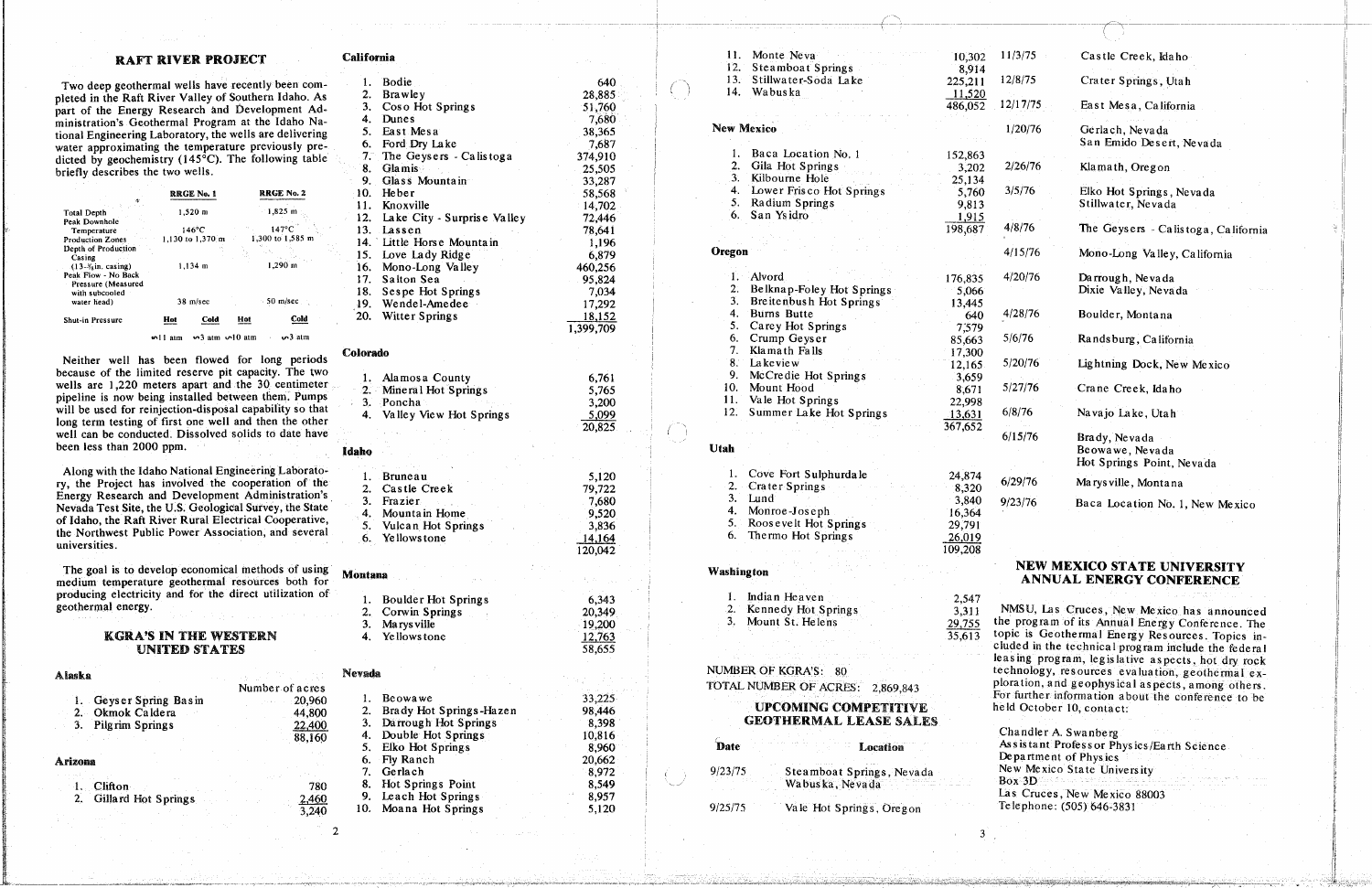has recently established the Geo-Leat Utilization Geothermal Resources Council **DEVELOPMENT POTENTIAL** Soda Lake KGRA; 6 tracts were bid upon. The **CENTER DIABLO RANGE CENTER DIABLO RANGE CENTER BUSINESS EXAMPLE 20** to the bidding activity: **EXECUTER WILL PROVIDE AND DISTRIBUTE III.** BETWEEN TO PO DAVIS, California 95616 tential users of geothermal energy, in addition to writing applied research proposals relating to (916) 758-2360<br>The Diablo Range east of Gilroy California, may geothermal energy. The Geo-Heat Utilization U.S.G.S. RELEASES GEOTHERMAL be the site of geothermal exploration by Diablo Ex Center recently published the first issue of a quar-<br>RESOURCES ASSESSMENT PUBLICATION ploration Inc., of Oakland, if a grant before the terly newsletter. It highlights local developments resources ASSESSMENT FUDERCATION Energy Research and Development Administration the Sevelopment in the Klamath Falls KGRA") as<br>the second of the principal decrees. (Italian and Department of the Interior has recently and Development Administration 6 Phillips Petro. 2004.

## **EPA WORKSHOP ON SAMPLING**

Geothermal Effluents, on October 20 and 21, 1975 at Recoverable geothermal reserves with present **VALE HOT SPRINGS KGRA** Laboratory, Las Vegas, Nevada. Dissertations will to be capable of providing 12.000 MW for 30 years. If cover "Sampling of Vapors and Liquids, The Need economics change and the price obtainable per MW sons, and there is no attendance charge. Any per-<br>son with a unique approach to geothermal sam-<br>State Director, Bureau of Land Management, P.O. World-wide interest, research, and development of son with a unique approach to geothermal sam. The report is free of charge, and can be obtained<br>plug please contact:<br>Rox 2965. Portland, Oregon. 97208 by 1:00 p.m. Sep-

session will highlight a number of topics, including ex-<br>Vale Hot Springs, Oregon is already open filed. Data ploration; environmental, legal, and institutional bar- for Steamboat Springs, Nevada is not yet open filed ploration; environment opportunities; tax considerations and but will be, before the date of the sale (probably shelters; formation, funding, and development of a hout 10 days prior to the sale).<br>
Shelters; formation, funding, and development of a hout 10 days prior to the sale).<br>
The Chemical 2,083.36 6,565.00 3.15 6,565.00 3.15 6, small exploration company; twenty-year potential of hormation available on Steamboat Springs will

GEO-HEAT UTILIZATION CENTER limited to 100 persons and the fees are: \$140 for non-<br>FORMED AT OIT members, \$126 for members, and \$25 for students. 6. The copying will be available at the San Francisco For further information and registration, contact: and Denver offices of the U.S.G.S.

well as coverage of international progress (Ireland and the Department of the interior has recently an-<br>and Fannes in the first issue) Te he pleaded as the nounced the publication of U.S.G.S. Circular 726. and France, in the first issue). To be placed on the nounced the publication of U.S.U.S. Circular 726, resources within three counties: Santa Clara mailing list of the Geo-Heat Utilization Center "Assessment of Geothermal Resources of the Stanislaus, and Merced, Pete Castellanos, president Stanislaus, and Merced, Pete Castellanos, president maning ist of the Geo-heat Othization Center<br>Newsletter, write:<br>Williams. The 155-page report includes a break-<br>Williams. The 155-page report includes a break-<br>Milliams. The 155-page report includes a break-United States and D.L. and D.L. dent of Diablo Exploration Inc., plans to discussed by D.L. dent of Diablo Estates<br>About 13.258.258.269.258.46 25.102.46 25.1024.46 25.102.46 25.46 241.710.710.92.46 241.710.92.46 241.710.92 Newsletter. Write: Newsletter. Write: Williams. The 155-page report includes to the feasibility of piping hot waters for the 155-page report include to the 155-page report in the contract of potentially productive wells to Potentially productive areas of the ment, identifying over 60 geothermal systems in the second productive cannot use by the Canning industry. However, much vestern United States with temperatures above well are by the Cann Klamath Falls, Oregon 97601 150°C; and over 200 geothermal systems with temperature of the resources before realistic projections Factures from 90-150°C. Chapters cover such<br>a bout the applications can be made. The area of in-<br>areas as: igneous-related geothermal systems, hy-<br>constitution in the resources before realistic projections can be made. The areas as: igneous-related geothermal systems, hy-<br>drothermal convection systems, recoverability of *Descriptions* vestigation will range southwards from the *July* **July JI**,1975 **OF GEOTHERMAL EFFLUENTS**<br>
geothermal energy directly from molten igneous<br>
systems, and assessment of offshore<br>
systems, and assessment of offshore geopressured-geothermal resources in the Gulf of the solution of the project, and contract the Mexico basin.

the Environmental Monitoring and Support technology and economic situation are estimated<br>LEASE SALE, OREGON was \$3.91. For Standard Methods, Sampling Hazards, and Sam-<br>
pling Methods and Procedures in Use by Various would jump to 125,000 MW installed capacity for 30 sealed bids for 6 tracts of land totaling 12,573.83 philosophics and there is no attendance charge. Any per-<br>
sons and there is no attendance charge. Any per-<br>
the congressived areas in the California in the Capacity of the Capacity of the Capacity County. Organ, Bids must

FINANCIAL SHORT COURSE THE U.S. Geological survey has instigated a new<br>
TO BE OFFERED policy of opening up geophysical records of KGRAs Copies of the abstract volume (containing<br>
abstracts of each naner submitted) are avai The Geothermal Resources Council has scheduled Menlo Bark Denver and Reson By contacting the Same Islands of the City Surprise Valley geothermal lease sale Menlo Park, Denver, and Reston. By contacting the Lake City -Surprise Valley geothermal lease sale Special Short Course No. 3 to be held October 23-24 at public inquiries offices of the U.S.G.S. in Denver and June 23. Bidding information follows in the table the Holiday Inn on Fisherman's Wharf, San Francisco. San Francisco, the public can determine when U.S. Geological Survey The short course is entitled "Financial Aspects of geophysical material will be open filed, to prepare 345 Middlefield Road Geothermal Resources Development". The two-day for geothermal lease sales. Geophysical data for Tract No. Bidder Acres Total Bids Bid/Acre High Bids **Menlo Park, CA 94025** 

energy agricultural uses of geothermal heat. Registration is information will also be available from the Nevada<br>agricultural uses of geothermal heat. Registration is information will also be available from the Nevada<br>agric agricultural is information will also be available from the Nevada TOTAL 10.5" - 144.532.75 copies of the proceedings<sup>•</sup>

 $\mathcal{F}_\mathcal{A}$  , the set of the set of the set of the set of the set of the set of the set of the set of the set of the set of the set of the set of the set of the set of the set of the set of the set of the set of the se

**For further information and registration, contact:** and Denver of T. Denver of the U.S.G.S.S.G.S.S.S.

preliminary work needs to be done to delimit the ex**klameda-Santa Clara county line to the Mercy Hot** 

regulations, special stipulations, and optional bid

# (**7202) 7**22) **7**39-29 KAKE CITY - SURPRISE VALLEY were presented in Spanish, French, and English.

| Tract No. | <b>Bidder</b>              | Acres     | <b>Total Bids</b> | Bid/Acre | High Bids   |
|-----------|----------------------------|-----------|-------------------|----------|-------------|
|           |                            |           |                   |          |             |
| $1 - 3$   | No Bids<br>Phillips Petro. | 2.528.00  | 12.058.56         | 4.77     | 12,058.56   |
| 4         | Phillips Petro.            | 2,560.00  | 9,139.20          | 3.57     | $-9,139.20$ |
| 6.        | Phillips Petro.            | 2,536.26  | 10.424.02         | 4.11     | 10.424.02   |
|           | Chevron                    | 2.319.50  | 93,545.44         | 40,33    | 93.545.44   |
|           | Chevron/Phillips           | 2.472.00  | 111,536.64        | 45.12    | 111.536.64  |
| $9 - 18$  | No Bids                    |           |                   |          |             |
| 19        | Union Oil Co.              | 842.94    | 5,007.06          | 5.93     | 5.007.06    |
|           | Phillips Petro.            | 842.94    | 2,621.54          | 3,11     |             |
| $20 - 21$ | No Bids                    |           |                   |          |             |
|           | TOTAL                      | 13,258,70 | 244,332.46        |          | 241,710.92  |

Of 18 tracts of land offered at the competitive systems, and assessment of offshore<br>The U.S. Environmental Protection Agency is geopressured-geothermal resources in the Gulf of strategies and convestigators are James B. lease sale of Crump Geyser KGRA July 31, only 4<br>So The U. Sponsoring the First Workshop on Sampling Mexico basin.<br>
Geothermal Effluents, on October 20 and 21, 1975 at Recoverable geothermal reserves with present **VALEMOT SPRINGS KGRA** 9,462.19 acres was \$37,016.21. Average

## **U.N. GEOTHERMAL SYMPOSIUM**

pling, please contact:<br>by requesting it from the U.S. Geological Survey, Na-<br>tember 25, 1975. Copies of lease forms, bond forms, Sond forms, Pate, as evidenced by the volume of papers submitprogressing it from the U.S. Geological Survey, Na-<br>tember 25, 1975. Copies of lease forms, bond forms, and optional bid and the volume of papers submit-<br>ted (nearly 300) and the attendance (over 1.200) of George B. Morgan regulations, special stipulations, and optional bid ted (nearly 300) and the attendance (over 1,200) or<br>Environmental Monitoring and Support Laboratory **USGS OPEN FILING** forms may be obtained from the Bur P. O. Box 15027 **EXECUTE OF A SECUTE AND SECUTE ASSES** Management, at the above address. Las Vegas, Nevada 89114 SCHEDULED FOR LEASE SALES SALES SALES SALES SALES SALES SALES SALES SALES SALES SALES **LACAL SECONDED EVALUATION K**OR LEADED SALES SALES countries attended the Symposium and 129 papers

policy of opening up geophysical records of KGRAs June 23, and KGRAS abstracts of each paper submitted) are available in

Robert O. Fournier

**Checks should** be made payable to U.N. Geother-<br>90.14 mal Symposium,

southermal energy; non-electrical uses of geothermal include: gravity, spontaneous potential, audio-mag-<br>energy; federal loan guarantee program; and netotelluric and telluric data Steamboat Springs will be by an editorial netotelluric, and telluric data, Steamboat Springs<br>netotelluric, and telluric data, Steamboat Springs

| Tract No. | Bidder         | Acres     | <b>Total Bids</b> | Bid/Acre | High Bid  |
|-----------|----------------|-----------|-------------------|----------|-----------|
|           |                |           |                   |          |           |
|           | No Bids        |           |                   |          |           |
|           | Getty Oil Co.  | 1.586.52  | 29,747.25         | 18.75    | 29.747.2  |
|           | Getty Oil Co.  | 2.527.76  | 19.590.14.        | - 7:75   | 19,590.1  |
|           | Dow Chemical   | 2.527.76  | -2.965.00         | $-3.15$  |           |
|           | Dow Chemical   | 2,083.36  | 6.565.00          | 3.15     | 6.565.0   |
|           | Getty Oil Co.  | 1.799.52  | 22.943.88         | 12.75    | 22.943.8  |
| ٠Q        | Southern Union | 2.586.46  | 55,686.48         | 21.53    | 55,686.4  |
|           | Production Co. |           |                   |          |           |
| $10 - 16$ | No Bids.       |           |                   |          |           |
|           | TOTAL          | 10.583.62 | 142,497.75        |          | 134,532.7 |

## STILLWATER-SODA LAKE

Oregon Institute of Technology in Klamath Falls **Example 1999** Bey Hall **The Control Control** Controller Controller Controller Controller Controller Controller Controller Controller Controller Controller Controller Control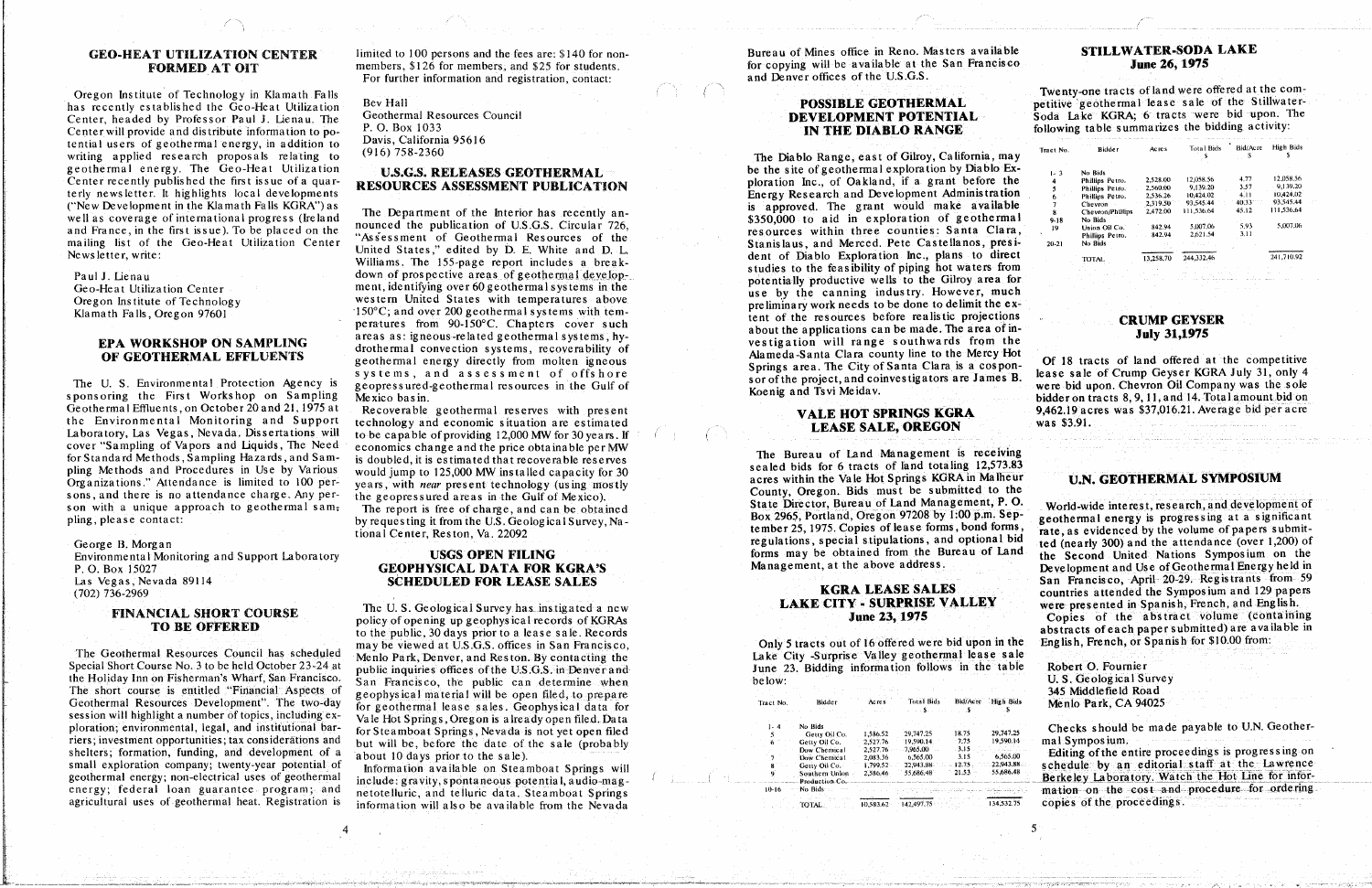responsible for administering laws status: Passed Senate in Assembly Revenue

law, effective July 1, 1975 status:

AB 1293

Kapiloff and Suitt.

status:

- Kapiloff et. al. AB 1496
- 

SB 517 Dills **COUNTR** COUNTROLLER **COUNTR** COUNTROLLER **COUNTR** COUNTROLLER **COUNTROLLER COUNTROLLER COUNTR** COUNTROLLER **COUNTROLLER COUNTROLLER COUNTROLLER COUNTROLLER COUNTROLLER COUNTROLLER COUNTROLLER COUNTROLLER COUN** Passed Senate 6/24, passed Ways and Dills and Alquist **SCA 20** 

ble geothermal resources from property

Nejedly **SJR 65** 

**OREGON LEGISLATION** SJR 65 Nejedly<br>content: Recommends to President, Vice President<br>dent, and Congress amendment to IRC

control and conservation of geothermal

Would prohibit any off company with sometruction on its 10 MW pilot test facility in the more than \$2 billion in assets from  $ac$ -<br>Saltar Sac Gasthaumal Elald (Hat I ine May 1975) more than \$2 billion in assets from access construction on its 10 MW phot test facing in the<br>quiring, owning or controlling many of Salton Sea Geothermal Field (Hot Line, May 1975).<br>The Bureau has a new site manager on loc the alternate energy resources (in-<br>ministration is sharing expenses of the project with The U.S. Every resources (in-<br>
resources (in-<br>
Failed in Public Utilities, Transit, and<br>
Failed in Public Utilities, Transit, and<br>
S.D.G. and E., 50-50. The planned \$2.5 million in-<br>
Failed in Public Utilities, Transit, an eluder and E<sub>i</sub>, 50-50. The planned \$2.5 million in-<br>P. O. Box 416 **P.** O. Box 416 **Discussion** Driess tour of its **Baca** Land Grant lease where status: Failed in Public Utilities, Transit, and 8.19.9. The planned stallation will utilize a 4-stage flash separation system and a binary cycle heat exchanger, using isobutane. The test facility is expected to begin operating in the set of the plant would be **LAKE COUNTY, CALIFORNIA** time, drilling was continuing in well "Baca" 16 at a proposed total The initial output of the plant would be<br> **LARE COUNTI, CALIFURNIA** depth of 885.4 m on the way to a proposed total<br>
depth of 1,830 m. This well is at an altitude of 2,933 would abolish Geothermal Resources<br>Board and places its function with the<br>formal form the initial phases of testing. The 2 MW of electricity Board and places its function with the form of the initial phases of testing. The 2 MW of electricity<br>State Energy Resources Conservation for the initial phases of testing. The 2 MW of electricity because of the<br>Burmah Oil status: **Passed Senate 6/24**, passed Ways and maximum perial Irrigation District. The facility will use steam perial Irrigation District. The facility will use steam 1 and "Woolsey" 1. The separated produced brine will

drilling its third well in the Brawley area (Hot Line,  $136,000 \text{ kg/hr}$  of dry steam at 7.9 bars absolute commends to President: Pressure.<br>Cornerily halted, pending testing of the existing wells. Shell Oil Company is drilling its third well at The dent, and Congress amendment to IRC performant portarily halted, pending testing of the existing wells. Shell Oil Company is drilling its third well at The (1954) to authorize deduction of intangi-<br>Surface pipelines and te HB 2040 Declares state policy on geothermal with the existing wells.<br>
resources. Makes State Geologist ble geothermal drilling costs.<br>
ble geothermal drilling costs. Both of the wells on BLM lease CA-949 are on the stalled to determine production and injection characresponsible for administering laws ble geothermal resources. Con-<br>
and Taxation Committee pipelines are being to and its second in- Geysers and Taxation Committee Costs. No information has been and Its second 1,418 m west The state agen-<br>
The state agen-<br>
The state of light of fluits of jurisdiction between state agen-<br>
The state of the sender to be removed by this bill.<br>
NEVARA LECISE ATION **filition** of the concerning of the removed by this bill. **NEVADA LEGISLATION** or flow potential. Union has filed for permits to drill 14 additional wells in the immediate vicinity. at a depth of 1514.6 m. Well 11A-1 was spudded the  $n \times 1$  and is now being drilled. Shell's first well at status: law, effective July 1, 1975 SB 158 An act relating to geothermal next as a second the match of the second of the second of the second of the second of the second of the state engineer to adopt the state engineer to

resources; providing definitions;<br> **Hebrar** *Heberal Republic Geothermal has drilled* "Silzle" 1, Sec. 33,<br>
T. 16S., R. 15E. (Hot Line, December 1974) to a depth **BEAVER COUNTY, UTAH** ploration in Oregon. -Ore Bin<br>
regulations to control the development<br>
of 11.015', At present, drilling operations have been<br>
of 11.015', At present, drilling operations have been CALIFORNIA LEGISLATION of geothermal resources; declaring that or 11,015. At present, grilling operations have been<br>CALIFORNIA LEGISLATION sustants and continue of the memorial during exwater or steam encountered during ex-<br>ploration is subject to certain appropria-<br>City Command Heber area, about 10 km west, Chevron Phillips Petroleum Company is drilling its fourth on 3 exploratory wells. Union Oil Company of Califor-

energy to example of the state engineer to appoint a<br> **Example 2018** Geothermal has filed a notice of intention to<br> **A**rresponding to the mile with the legal state committee to study existing and pro-<br>posed government regulations and ac-<br>control board. The wells are projected to

The U.S. Bureau of Reclamation, which has drilled 5 S.L.B. &M. on BLM lease U-27386, was spudded on<br>The U.S. Bureau of Reclamation, which has drilled 5 S.L.B. &M. on BLM lease U-27386, was spudded on references to the State Status: passed, presently in check.<br>Wells on the anomaly, is currently reworking their VTE August 6, 1975 and is now being drilled. Energy Resources Conservation and the State state status: passed, present on the State status: passed, present the anomaly, in the anomaly, is desalinization plant. The plant was shut down re-Development Commission" \*WELL OPERATIONS\* cently-partly because their injection well, "Mesa" Development Commission \*WELL OPERATIONS\* cently--partly because their injection well, "Mesa" NOTE: Federal geothermal wells will be numbered<br>IMPERIAL COUNTY, CALIFORNIA 5-1, became fouled with wind-blown particles that set status: In Energy and Diminishing Materials **IMPERIAL COUNTY, CALIFORNIA** 2.1, became fouled with wind-blown particles that set-<br>Committee Committee contracts will be changed. **Committee Salton Sea Test Project** between the holding propose now to bypass the holding pond and inject the decell intervals and intervals and intervals and intervals and intervals are parts of decelling plants. Salton Sea Test Project Salton Sea Test Project started<br>
content: Would prohibit any oil company with San Diego Gas and Electric Company has started to the inject directly from the desalinization plants<br>
to the injection w

 $\mathbf{S}$  for the set of the set of the set of the set of the set of the set of the set of the set of the set of the set of the set of the set of the set of the set of the set of the set of the set of the set of the set of

State energy resources conservation and needed to operate the pumps and other electrical<br>and Development Commission. The media of the plant will be purchased from the Im-<br>producing wells on BLM lease CA-956. Well (1), lo machinery of the plant will be purchased from the Im-<br>cated 956 m south and 234.5 m west from the north-tential and are capable of producing at least 45,000 east corner of Sec. 34, T. 11 N., R. 8 W., M.D.B.&M., kg/hr of separated steam. Two other wells are<br>trom 2 existing wells: Imperial Magma's "Magmamax" east corner of Sec. 34, T. 11 N., R. 8 W., M.D.B.&M., kg/hr of separate be injected into "Magnamax" 2 and 3. It is anticipated<br>be injected into "Magnamax" 2 and 3. It is a material of the steam at 7.9 bars absolute pressure. Well (2), lo<br>steam at 7.9 bars absolute pressure. Well (2), lo-pilot content: Exempts properties containing unusa-<br>ble geothermal resources from property that testing will continue for a period of 1<sup>1</sup>/<sub>2</sub> to 2 years.<br>cated 297.4 m north and 564.3 m west from the 40.5 km<sup>2</sup> on the western e taxation until the resource becomes example is contrast corner of Sec. 34, T. 11 N, R. 8 W., will be evaluated by January 1, 1976. If the decision taxation until the resource becomes southeast correct correct correct correct correct correct correct correct corner of Sec. 34, T. 1444, W. T. 1444, W. T. 1444, W. 28, 1975 at a is made to develop the area, at least 3 yea In Revenue and Taxation Committee Union Oil Company of California has completed depth of 1,875 m. Production during testing was needed for completion of the power plant. Public **s**tatus: in Revenue and Taxation Committee Union Oil Company of California has completed depth of t.875 m. Prod*u*ction during testing was needed for completion of the power plan**t**. P*u*blic

ploration is subject to certain appropria-<br>tion procedures; and providing other of the content of the content of the content of the content of the content<br>wells after having conducted tests on surface and sub-<br>m south and content: Would authorize a tax credit for Califorcial content of matters properly relating thereto.<br>
nia taxpayers involved in pure research catarum catarum passed now law nia taxpayers involved in pure research matters properly relating thereto.<br>and study in preparing for the explora-<br>on 3 exploratory wells. Union Oil Company of Califor- U-27388 was suspended on April 17, 1975 at a depth tion of geothermal fields, in the applied Nevada's Division of Water Resources his, which has not drilled any wells in the area, has of 2098.6 m. Well 55-3, located 937.3 m south and research and development of such is currently in the process of drafting taken a considerable block of acreage and has filed 777.2 m west from the northeast corner of Sec. 3, T. research and in the acquisition of machin-<br>rules and regulations to carry out this notices to drill 10 production wells on the Heber 27 S., R. 9 W., S.L.B.&M. on BLM lease U-27386, was ery or equipment designed to use hew law. The regulations will hopefully geothermal anomaly. completed on May 23, 1975 at a depth of 831.49 m. geothermal energy and convert that the regulations will hopefully will hopefully be completed by the end of this year. geothermal Area and Section and water at a temperature above.<br>In Revenue and Taxation Committee complete the state engineer to appoint a Republic Geothermal has filed a notice of intention to 200°C. Well 54-3, located 759 status: In Policets the status engineer to appoint a committee to study existing and pro-<br>committee to study existing and pro-<br>water quality control board. The wells are projected to 9 W., S.L.B.&M. on BLM lease U-27386, w Fransfers regulatory functions of the posed government regulations and ac-<br>
Transfers regulatory functions of the seconomic control board of the development,<br>
2014 The pleted on August 4, 1975 at a depth of 878.4 m. Well<br>  $12-35$ , located 228.6 m south and 30.5 m east from division of State Lands with resources in Nevada. Providence of the East Accommence in the fall. The northwest corner of Sec. 35, T. 26.5 m. R. 9 W.,

Energy Committee 51/13. Holtville, CA 82250<br>dondo Canyon Area of the Valles Caldera. At that<br>time, drilling was continuing in well "Baca" 16 at a